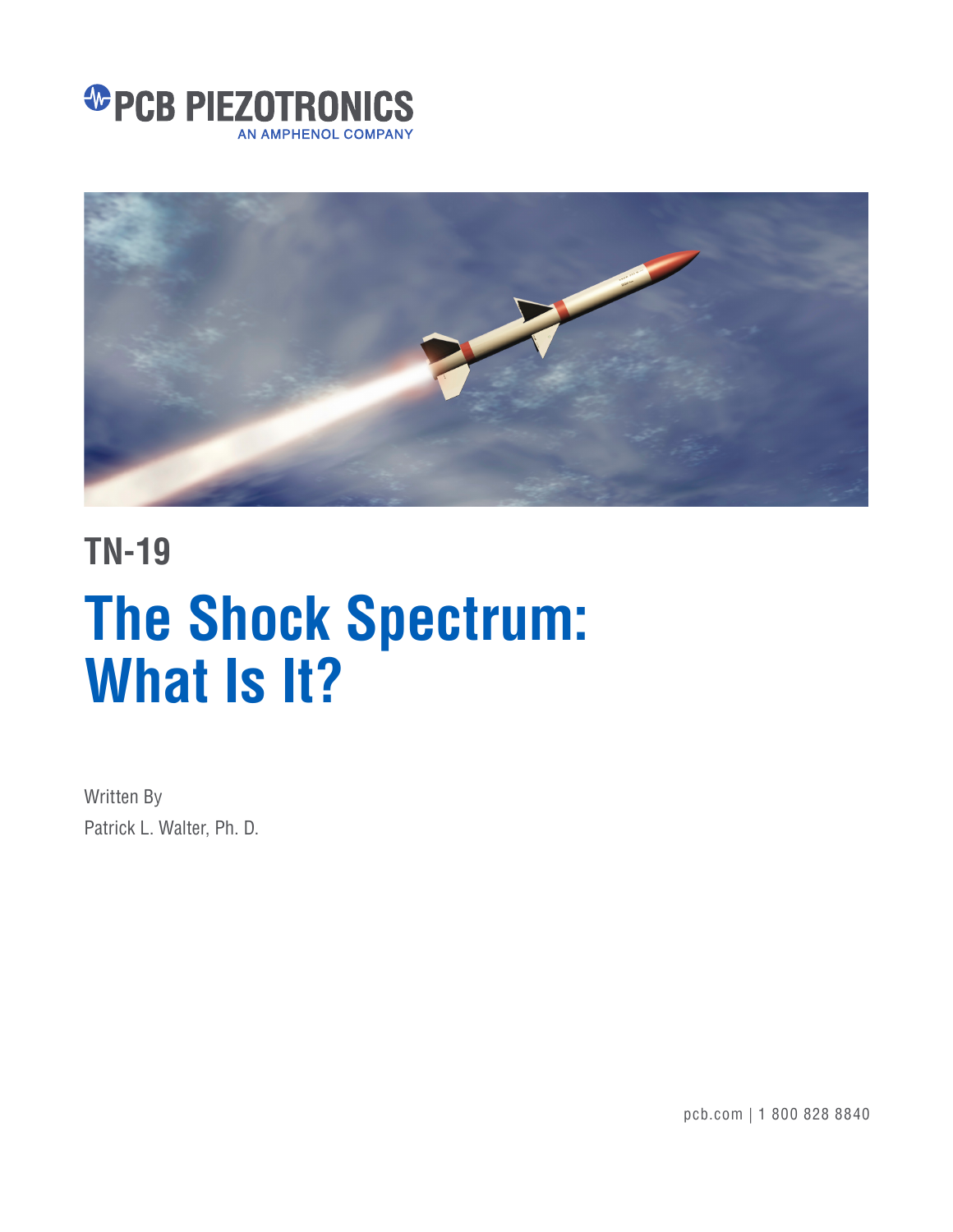### **The Shock Spectrum: What Is It?**

**Patrick L. Walter, Ph. D**

**Measurement Specialist, PCB Piezotronics, Inc. Engineering Faculty, Texas Christian University Depew, NY 14043 Fort Worth, TX 76129** 

Mechanical shock loads that are imparted to electrical and mechanical systems can degrade the performance of these systems or even induce failure. It is therefore desirable to develop a methodology to guarantee the reliability of the more critical of these systems when they are subjected to transient mechanical loading. This methodology is provided in Figure 1. A hypothetical example of the application of this methodology follows.



**Figure 1: Methodology for Attaining Structural Reliability under Transient Loading**

Assume that we want to assure the reliability of a guidance component within a missile system such as shown in Figure 2. We would either model the system analytically, or, preferably, perform a few test flights. We would subsequently model, or, again, preferably measure, the transient acceleration loads imparted to the guidance component at its mounting support. Assuming that the component functioned properly, we could set up a program to perform additional flight tests routinely in such a way as to maintain an ongoing assessment of the component's reliability.



#### **Figure 2: Theater Defense Missile (Lockheed Martin Missiles and Fire Control)**

However, such testing would quickly become too expensive. Therefore, to instill ongoing confidence that the component will function properly after encountering mechanical shock loading in its use environment, the design engineer needs a laboratory test method.

A problem exists in the preceding example since the transient acceleration-time histories that were measured at the component mount are unique to the missile system launch-and-flight environment. These time-histories typically cannot be replicated using laboratory shock equipment. The challenge is then to create in the test laboratory a qualification shock environment for the guidance component that exceeds the component's operational environment in some sense. The shock response spectrum (SRS), first presented by Biot<sup>1</sup> in 1933, is a widely accepted tool used to develop these laboratory tests.

We assume that the component of interest can be modeled by a continuous series of single-degree-of-freedom (SDOF), second-order systems (oscillators), each increasing in natural frequency  $(f_n = [1/(2\pi)]\sqrt{k/m})$ . Figure 3 represents this independent set of oscillators. Their increase in natural frequency is pictorially represented by a decreasing mass size from left to right. By convention, we assign to each oscillator a ratio of critical viscous damping of ξ = 0.03. Figure 4 provides enhanced definition of one of these oscillators.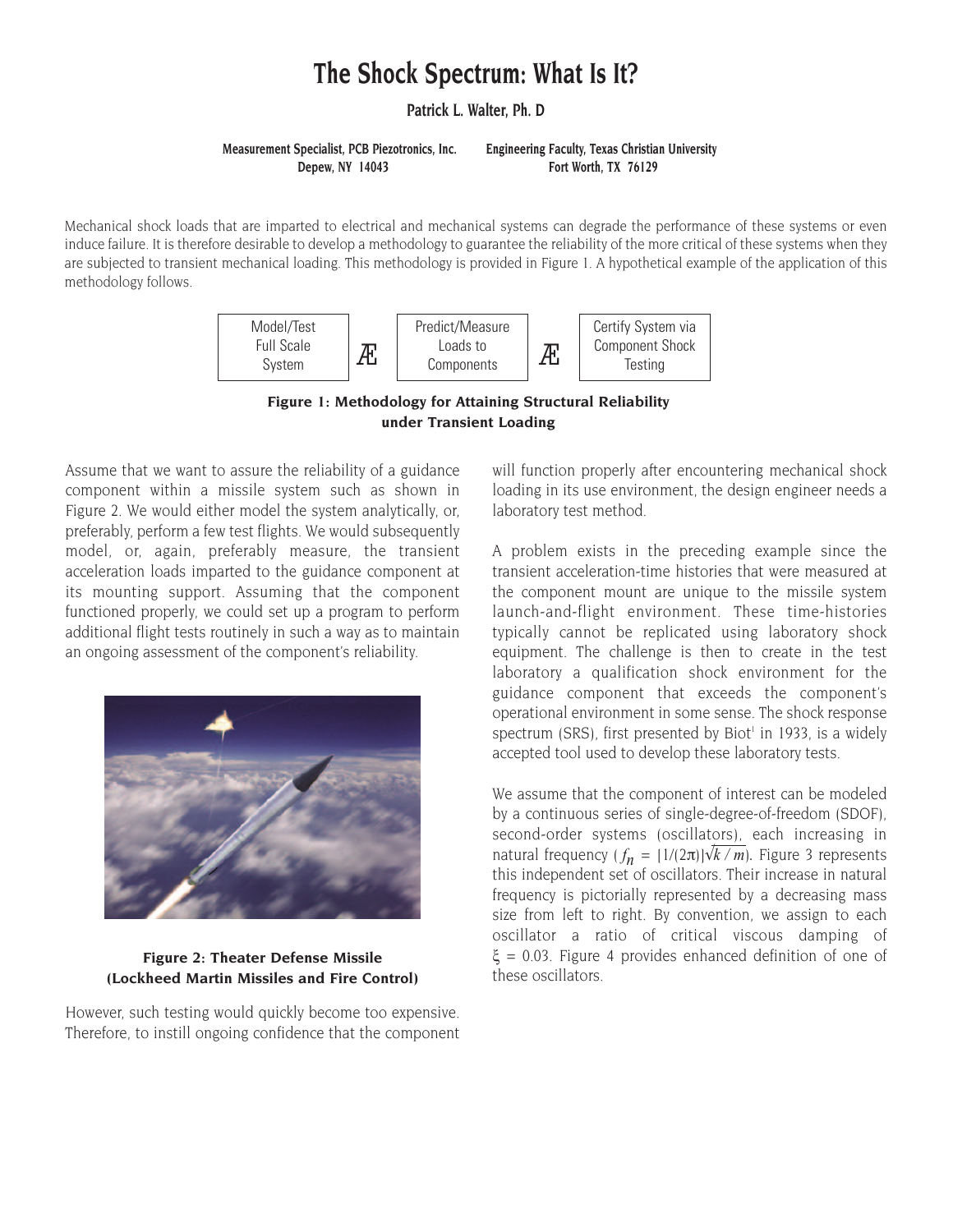

**Figure 3: Component Represented by SDOF Oscillator Array**



#### **Figure 4: Individual Oscillator with Coordinates Defined**

Focusing on the missile in Figure 2, we will conjecture that at release from its launch canister we measure an acceleration input to a guidance component as in Figure 5. We will then analytically input this acceleration  $\ddot{x}(t)$  into the base of one of the oscillators (Assume #1). We will then calculate the maximum absolute acceleration time history response (Figure 6a) of oscillator #1 to  $\ddot{x}(t)$  and eventually plot this point at frequency  $f_{n1}$ . This plotted response point will be  $\ddot{z}(t) = \ddot{y}(t) + \ddot{x}(t)$ . We will then advance to oscillator #2, perform the same calculation (Figure 6b), and plot the result at frequency  $f_{n2}$ . As the oscillators become more and more stiff  $(f_n = \infty)$ , they will eventually follow  $[x(t)]$  exactly, and the maximum response (Figure 6c) will be the same as the maximum peak value in Figure 5.



**Figure 5: Component Input**

Figure 7 is then the envelope resulting from plotting the individual responses of an infinite set of oscillators to the acceleration input of Figure 5. This plot of the maximum absolute value of each acceleration response *z(t)* for each :oscillator as a function of frequency  $f_n$  represents the most common two-dimensional shock spectrum. In some instances, where a more appropriate component failure model holds, the maximum absolute velocity or displacement spectrum might be plotted as an alternative. As long as the guidance component can be modeled as Figure 3, and its damage can be related to its peak response experienced as a result of the shock, the shock spectrum provides an indication of the damage potential of the shock being analyzed.



Figure 6a: Oscillator #1 response at  $f_{n1} = f(1)$ 



Figure 6b: Oscillator #2 response at  $f_{n2} = f(2)$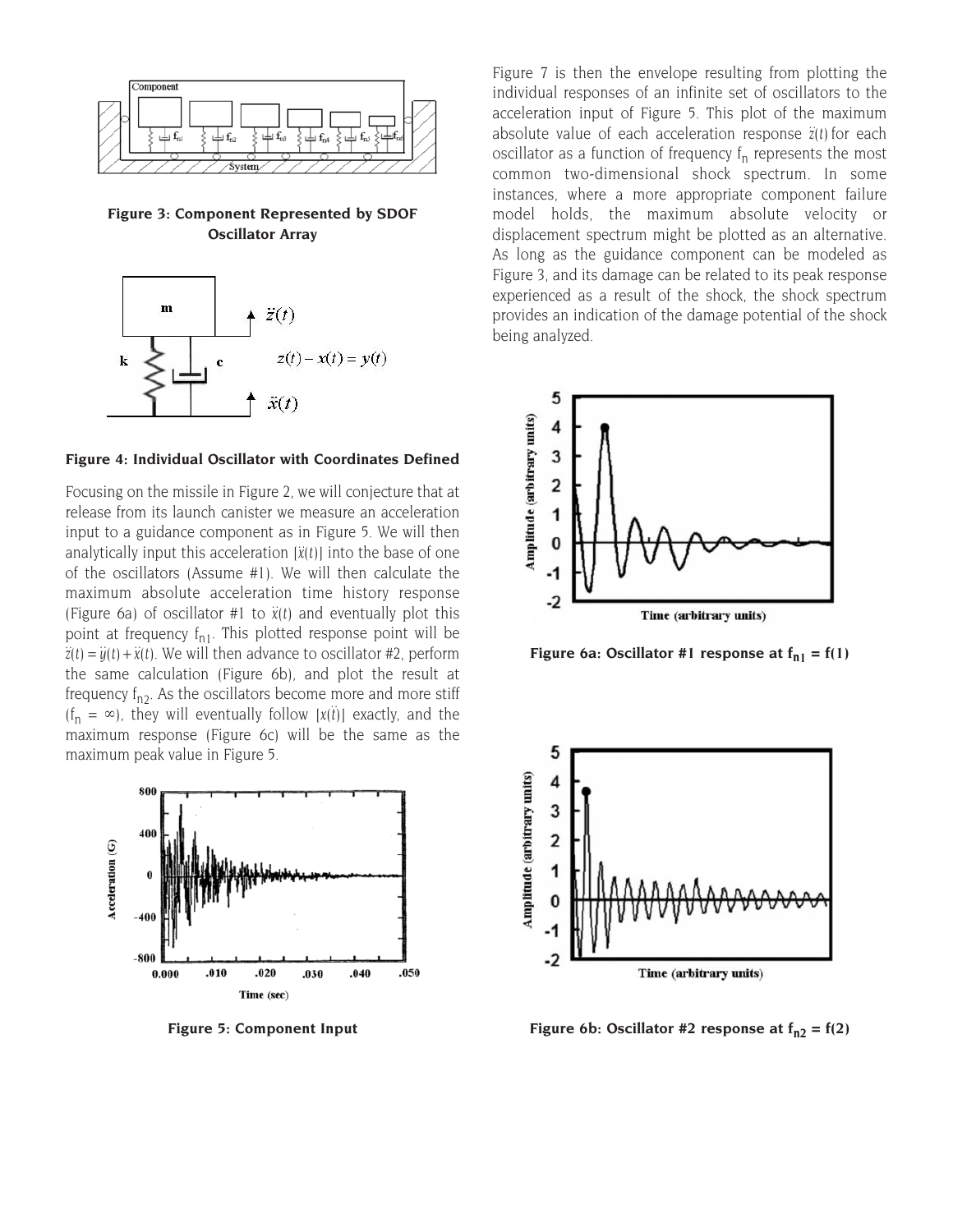

**Figure 6c: Oscillator response at**  $f_{n\infty} = f(\infty)$ 

**Figure 6: Example of Response of Individual Oscillators in Figure 3 to Component Input in Figure 5**



**Figure 7: Envelope of Maximum Response vs. Frequency of an Infinite Number of Oscillators to the Shock in Figure 5** 

The next challenge is to establish an equivalent qualification-shock for the test laboratory. The commonly made assumption is that any qualification shock is acceptable as long as its shock spectrum fully encompasses the measured field environment. Haversine shapes are classical pulses that are called out in shock testing and that can be approximated on laboratory shock machines. A haversine pulse of amplitude A and period T would analytically be expressed as:

$$
\ddot{x}(t) = (A/2)[1 - \cos(2\pi t/T)], \quad 0 \le t \le T
$$
 (1)

We want to select a haversine pulse whose shock spectrum will encompass but not greatly exceed that of the field shock (per Figure 7). Figure 8a shows such a pulse and Figure 8b shows how its shock spectrum envelops the shock spectrum of the field pulse. Thus, for our example, a 2000G-amplitude haversine pulse of 0.5 milliseconds (0.0005 seconds) duration will become the qualification shock for our guidance component. Since Figure 5 has both positive and negative halves, the haversine pulse needs to be applied in the test laboratory in both directions.

Much more could be written about the shock spectrum technique and variations associated with it. The technique satisfies the requirement to provide a simple means to characterize a shock environment, and, since it is an enveloping technique, it also enables different shock events to be combined into a single environment. However, it remains controversial because acceleration pulses that differ greatly in amplitude, frequency content, and duration can produce equivalent shock spectra. For example, the previous haversine pulse can be seen to have a finite velocity change associated with it while the field pulse does not.

Nevertheless, in spite of any controversy associated with the shock spectrum method, it remains firmly entrenched as the principal tool for laboratory shock testing, and, as such, the method is a key element in the process of assuring system reliability in field applications.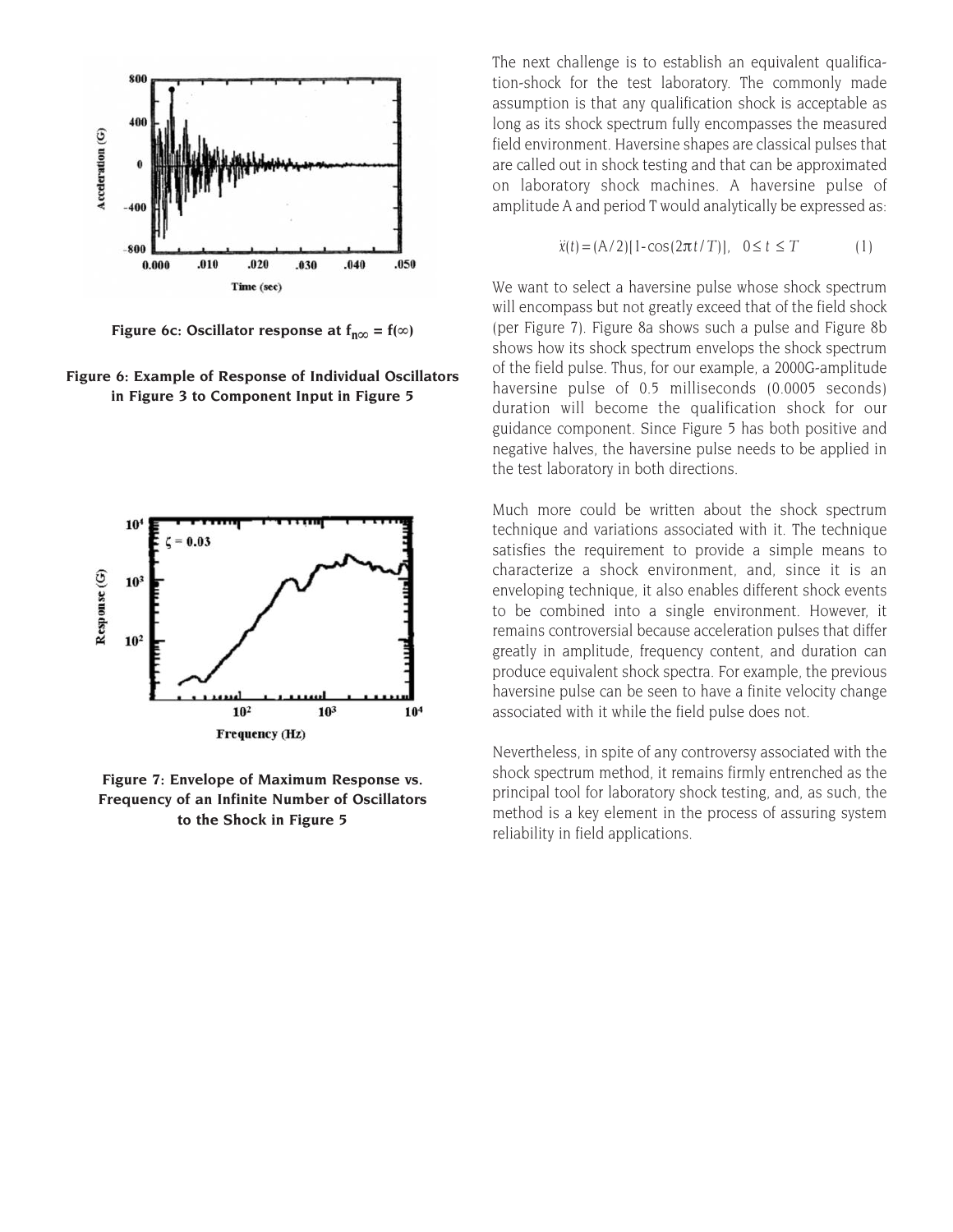

**Figure 8: Haversine Pulse and Enveloped Shock Spectrum of Field Shock**

#### **REFERENCE**

1. Biot, M. A., "Theory of Elastic Systems Vibrating Under Transient Impulse With an Application to Earthquake Proof Buildings", Proceedings of the National Academy of Sciences, Vol. 19, No. 2, 1933, pp. 262-268.